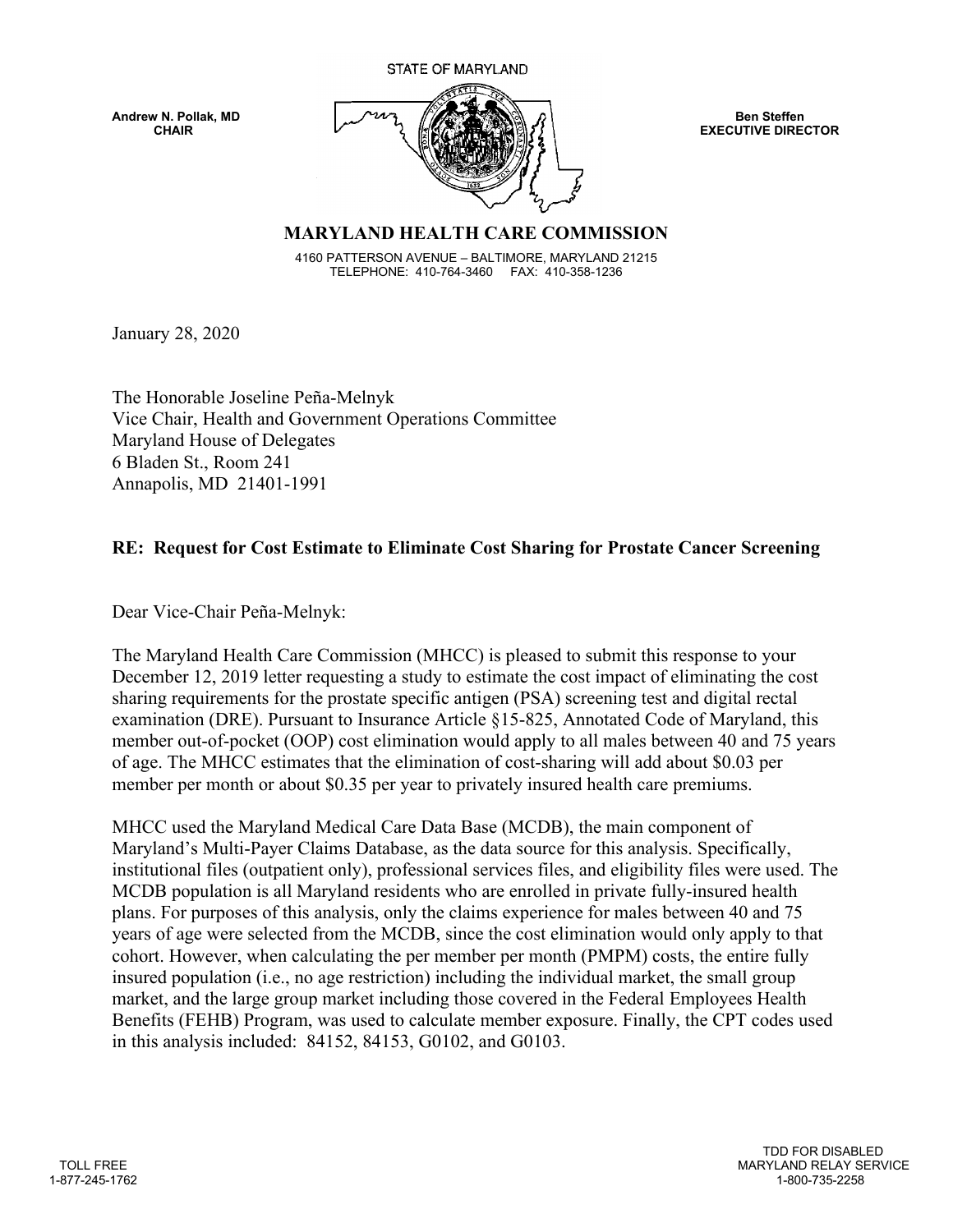## **PSA Screening/DRE Cost Estimate to Eliminate Cost Sharing January 28, 2020**

As shown in the table below, the results of our analysis indicate that the cost impact, if the member out of pocket (OOP) cost requirements for the PSA screening and DRE were eliminated, is about \$0.03 per member per month (PMPM). We would expect this cost to remain relatively flat with modest increases in utilization for men between ages 40 and 75 since there was little to no variation in the member OOP costs over the last three years (2016 - 2018). The cost per service for the 40 to 75 age range (at about \$18) and the PMPM allowed charges across the entire fully-insured population (at about \$0.12) have been relatively stable over the last three years despite increases in utilization.

|                   | No. of                                  |                                    |                                                      | <b>PMPM</b>                      |                                       |
|-------------------|-----------------------------------------|------------------------------------|------------------------------------------------------|----------------------------------|---------------------------------------|
| <b>Study Year</b> | Services per<br>1,000<br><b>Members</b> | <b>Utilization</b><br><b>Trend</b> | Cost per<br><b>Service</b><br>$(\text{age }40 - 75)$ | <b>Allowed</b><br><b>Charges</b> | <b>Member</b><br>Cost<br><b>Share</b> |
| 2018              | 79                                      | $5.2\%$                            | \$17.7                                               | \$0.12                           | \$0.03                                |
| 2017              | 75                                      | 8.7%                               | \$18.4                                               | \$0.12                           | \$0.03                                |
| 2016              | 69                                      |                                    | \$17.6                                               | \$0.10                           | \$0.03                                |

About 23% (283,036 members per month on average) of the entire 2018 private fully-insured population is between ages 40 and 75 (inclusive). Of that 23%, about 31.8% (or 89,983 males) had a prostate cancer screening during 2018. These 89,983 males are about 7.3% of the fullyinsured population.

Using the average 2018 PMPM premiums by market (\$547 for individual, \$448 for small group, and \$485 for fully-insured large group) from MHCC's "*Study of Mandated Health Insurance Services as Required Under Insurance Article §15-1502"* the estimated cost for eliminating the member cost-sharing is about 0.01% of premium across all markets (individual, small group, and fully-insured large group). Although the costs for the illness burden for the privately fullyinsured population, level of benefit coverage, and medical management will vary by insurance market due to differences in health insurance carrier medical management and care coordination, information from carriers is not available to quantify such differences. Therefore, the same estimated PMPM premium impact for each market was used across all carriers.

MHCC does not believe that the elimination of member cost-sharing will fuel excessive demand for the test because of the emphasis on shared decision making in accessing the value of the PSA screening.

The U.S. Preventive Services Task Force (USPSTF), the organization that makes recommendations about the effectiveness of specific preventive care services for patients without visible related signs or symptoms, gives PSA screening a C rating (there is at least moderate certainty of net benefit) for men aged 55 to 69 years. They advise that the decision to undergo periodic PSA screening for prostate cancer should be an individual one, made in consultation with a clinician taking into account a patient's assessment of benefits and harms and factoring in risks based on family history, race/ethnicity, comorbid medical conditions, and patient values about the benefits and harms of screening. The USPSTF recognizes the test offers a small potential benefit of reducing the chance of death from prostate cancer but also emphasizes that